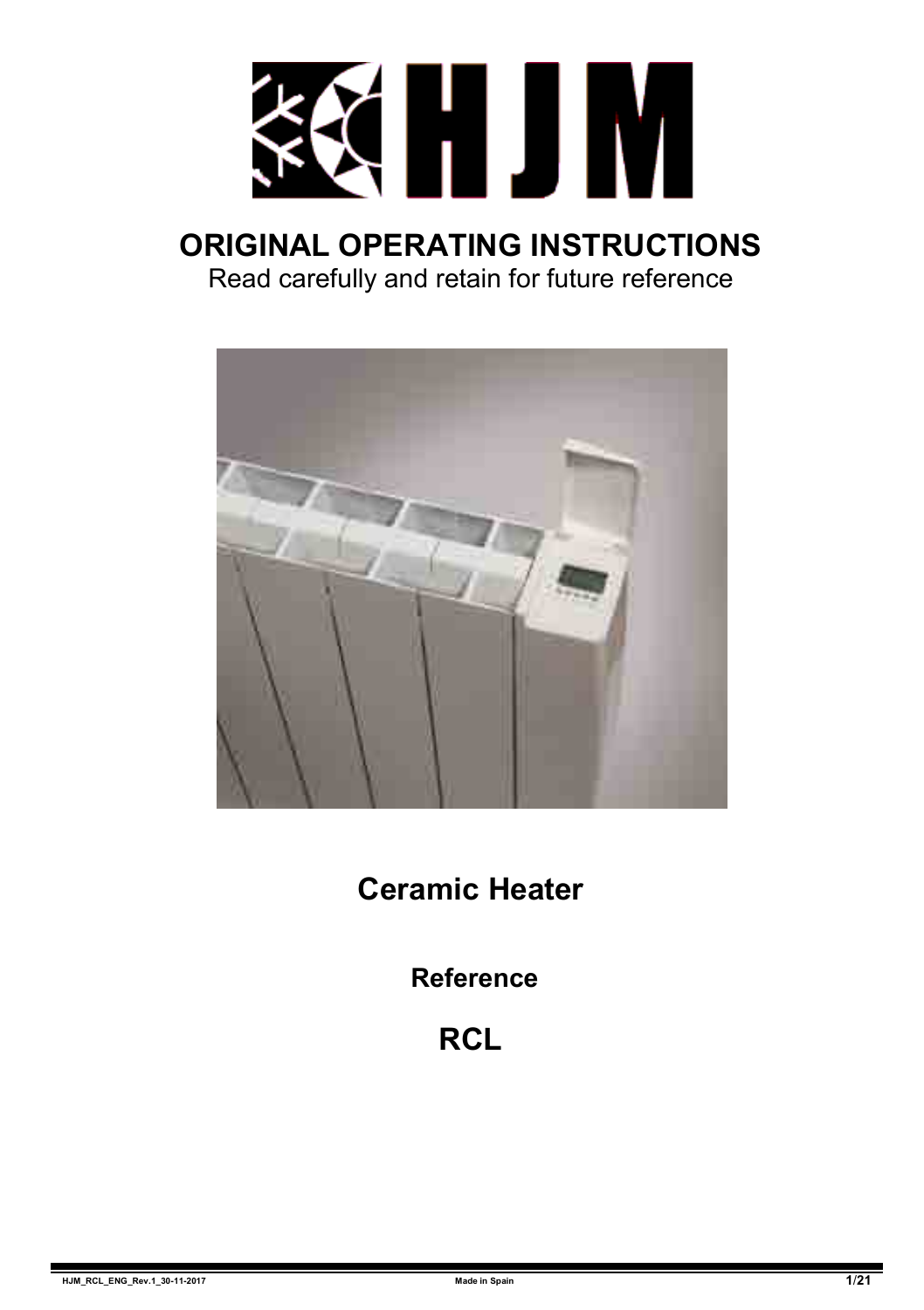# **IMPORTANT WARNINGS**

*Dear Customer:* 

*Thank you for your confidence in us by purchasing this radiator. These appliances are extremely safe, silent and easy to install.* 

*They do not require special maintenance. They are made of extruded aluminum, a material of high durability respectful to the environment. Before starting it for the first time, carefully read these instructions. Retain them for future references.* 

### **GENERAL SAFETY INSTRUCTIONS**

- 1. Please read carefully these instructions before starting the device for the first time.Keep these instructions, as well as the guarantee, your invoice and if possible, the complete packing with all the elements inside.
- 2. **The guarantee will cease to be valid in the case of not following the recommendations of this manual**.
- 3. Before connecting the appliance, make sure the mains voltage is the 230 Volts, and correspond to the marked on the nameplate of the appliance.
- 4. Check that the power is sufficient to supply the appliances. The total draw of the radiators' currents must not exceed the capacity of the circuit breaker that protects them.
- 5. This radiator cannot be used in rooms with presence of gases or other flammable products (glues, etc...).
- 6. WARNING: To prevent overheating, do not cover the device. Do not use the device to dry clothes.
- 7. Make sure the power cable or other objects do not come into contact with the radiator surface while in operation.
- 8. If the power cable becomes damaged it must be replaced by the manufacturer or a suitably qualified trades person. Failure to comply may danger your safety and voids your warranty.
- 9. Check the device and the supply cord regularly. Do not turn the device on if it is damaged.
- **10. PRECAUTION: Some parts of this product can reach very high temperatures and cause burns. Pay special attention when children or vulnerable people are around.**
- 11. Do not place the device straight under a power socket.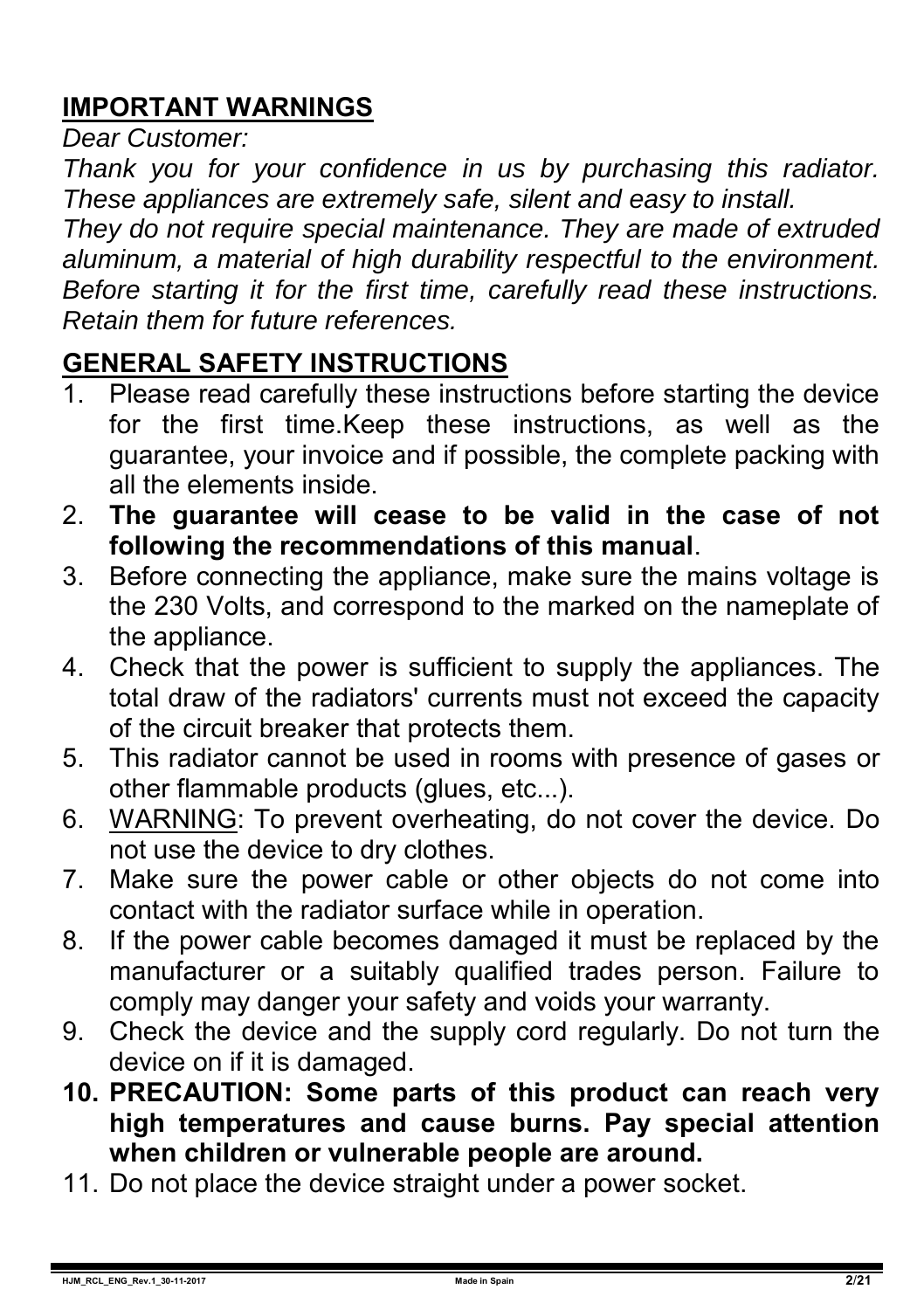- 12. Children under the age of three should not be allowed to touch or play with the radiator and should be supervised at all times.
- 13. This device can be used by children under 8 years of age, as well as by people with reduced physical, sensory or mental capabilities when suitably supervised and only when they have been provided the instructions regarding the use of the device and have understood the risks that could derive from it. Cleaning must only be carried out by an appropriate adult.
- 14. Children between3 and 8 years should not turn on or off the device, unless this is installed or placed in a normal position and that children are under proper supervision or have received instructions regarding the use of the device as security and they have perfectly understood the potential dangers. Children between 3 and 8 years old should not connect, adjust or clean the appliance or perform any maintenance measure.
- 15. **Warning**: Do not use this heater near baths, showers or swimming pools. It should not be possible to access the device's controls from the bath, shower or any other surface that is in contact with water.(Its use in zones 0 or 1 in bathrooms is totally prohibited: seek advice from a qualified electrician).
- 16. For greater safety, this appliance is provided with a device that interrupts its operation in the case of overheating.
- 17. This radiator has been designed exclusively to be fixed to the wall. For further information on the fixing systems, consult the section "INSTALLATION AND WALL MOUNTING" of this manual.
- 18. Do not use accessories that have not been recommended by the manufacturer, as they could entail a potential risk to the user, and damage the device. Use only original accessories.
- 19. Keep all the packaging elements (plastic bags, cardboard and polyethylene)out of the reach of children, as they can cause potentially dangerous situations.
- 20. Use this device only for domestic / light commercial use and the tasks for which it has been designed. This device has not been designed for industrial use. **It must not be used outdoors, in greenhouses or for animal husbandry.** Keep it away from heat, direct sunlight, humidity and cutting tools. Do not under any circumstances immerse in water or use this device with wet hands. In the case of humidity or water in the device, immediately disconnect the power supply and do not touch the wet parts.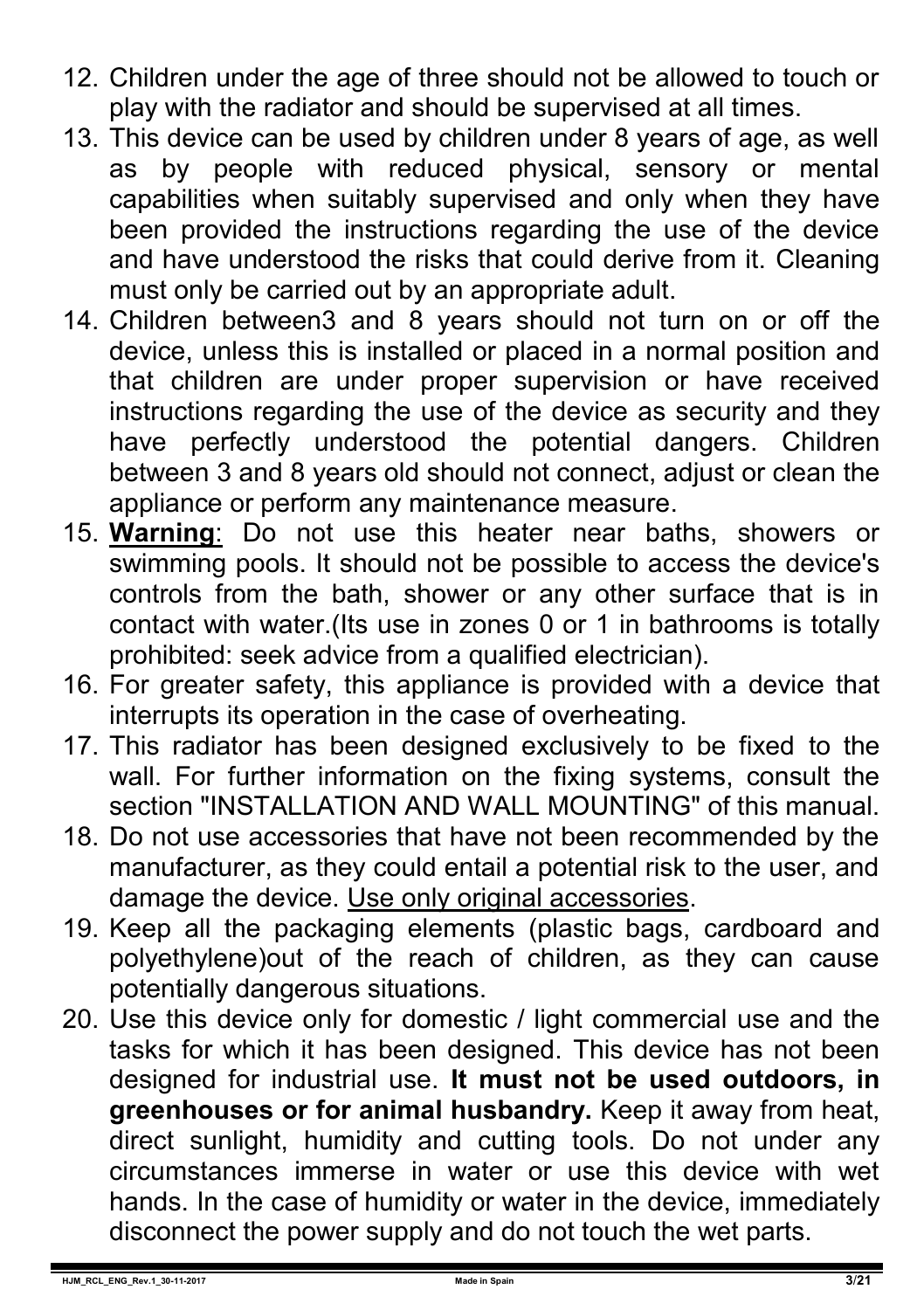- 21. Do not attempt to service the device yourself. Contact a qualified technician.
- 22. To disconnect the transmitter from the mains pull the plug, never of the supply cord.
- 23. Respect the "SPECIFIC SAFETY INSTRUCTIONS FOR THIS APPLIANCE" listed below

# **SPECIFIC SAFETY INSTRUCTIONS FOR THIS DEVICE**

- The appliance must remain in a vertical position.
- Make sure the appliance is secured at all times. Please adhere to the installation distances indicated in this guide.
- Do not hang any object in front or on top of the device.
- Always ensure that the inlet and outlet air are not obstructed.
- Always install the device so that it cannot enter into contact with any combustible material such as curtains or towels (take into account the gusts of wind).
- To clean the device, consult the instructions in the "MAINTENANCE" section, because if water enters the air grilles it could seriously damage the device.
- Do not insert any object through the grille or inside the device.
- This radiator is designed to be connected by plug to the electric installation and fixed to the wall installation. Follow the instructions in "INSTALLATION".
- **The guarantee will not apply if these instructions have not been observed.**

### **INSTALLATION**

- During the first use and for a few minutes, could occur smells and noise due to the dilatation of some internal parts. This is normal, so you must provide adequate ventilation. The smells are momentary and quickly will dissipate.
- For greater efficiency, make sure to calculate the power or the number of elements of the apparatus according to the surface of the room. We recommend contacting your dealer performing this calculation.
- Fix the radiator to a firm wall and make sure it is well-levelled, in a room with no furniture and no objects avoiding around.
- Avoid installing the appliance in corners.
- We advise against installing the appliance under the windows, because it is favoring the heat loss.
- The radiator must be away, at a minimum distanceof15cmfrom any combustible material, curtains, furniture, chairs, etc.(Fig. 1).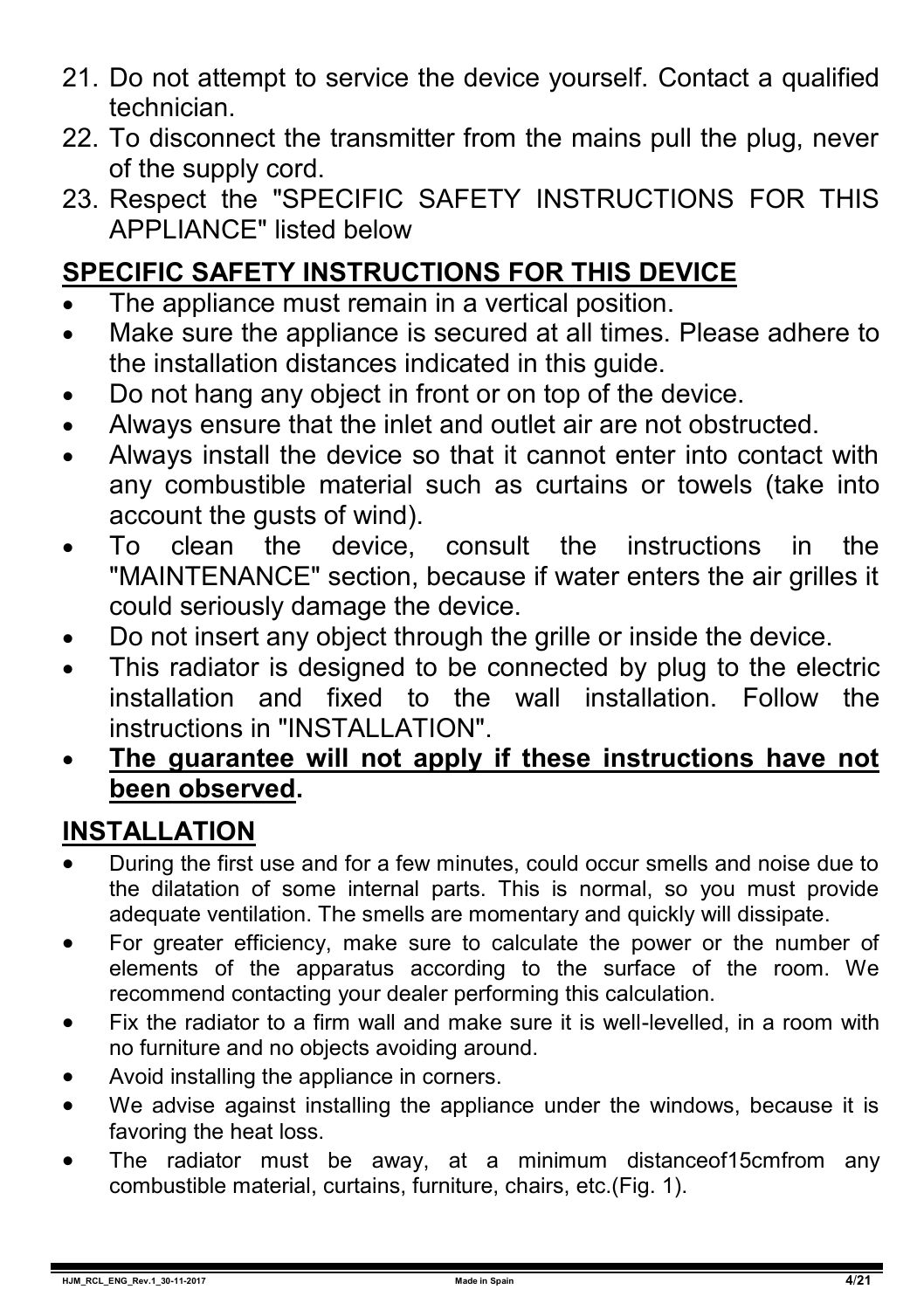- Allow for a minimum distance of 1 m, from the front of the unit to any obstacles (furniture, walls, curtains, for example) that could hinder its operation.
- Also keep a minimum distance of 15 cm between the appliance and the side walls and any other obstacles (walls, for example) that may affect its function. Also keep a minimum distance of 35 cm on top the appliance free of obstacles and a minimum distance of 15 cm from the floor.
- WARNING: If this appliance is installed in a bathroom, it must be installed only within Zones 2 or Outside Zones (Zone3), according BS 7671 Requirements for Electrical Installations, Section 701. The installation of this appliance within Zones 0 or 1 of a bathroom is totally prohibited. The figure 2 bellow is only for information purposes, we suggest you contact a professional electrician.



**Fig.1**



# **WALL-MOUNTING**

The appliance is equipped with the following: - 2 radiator's suspension supports..



#### **INSTALLATION INSTRUCTIONS**

- 1. Place the template against the wall where you will place the radiator and mark the location of the holes.
- 2. Drill the holes and insert the plugs to fix the supports to the wall.
- 3. Place the radiator in the low part of the supports, doing that two of the fins slip along the grooves.
- 4. Hang the radiator in the supports you have already fixed to the wall.
- 5. Screw up the supports to secure the radiator.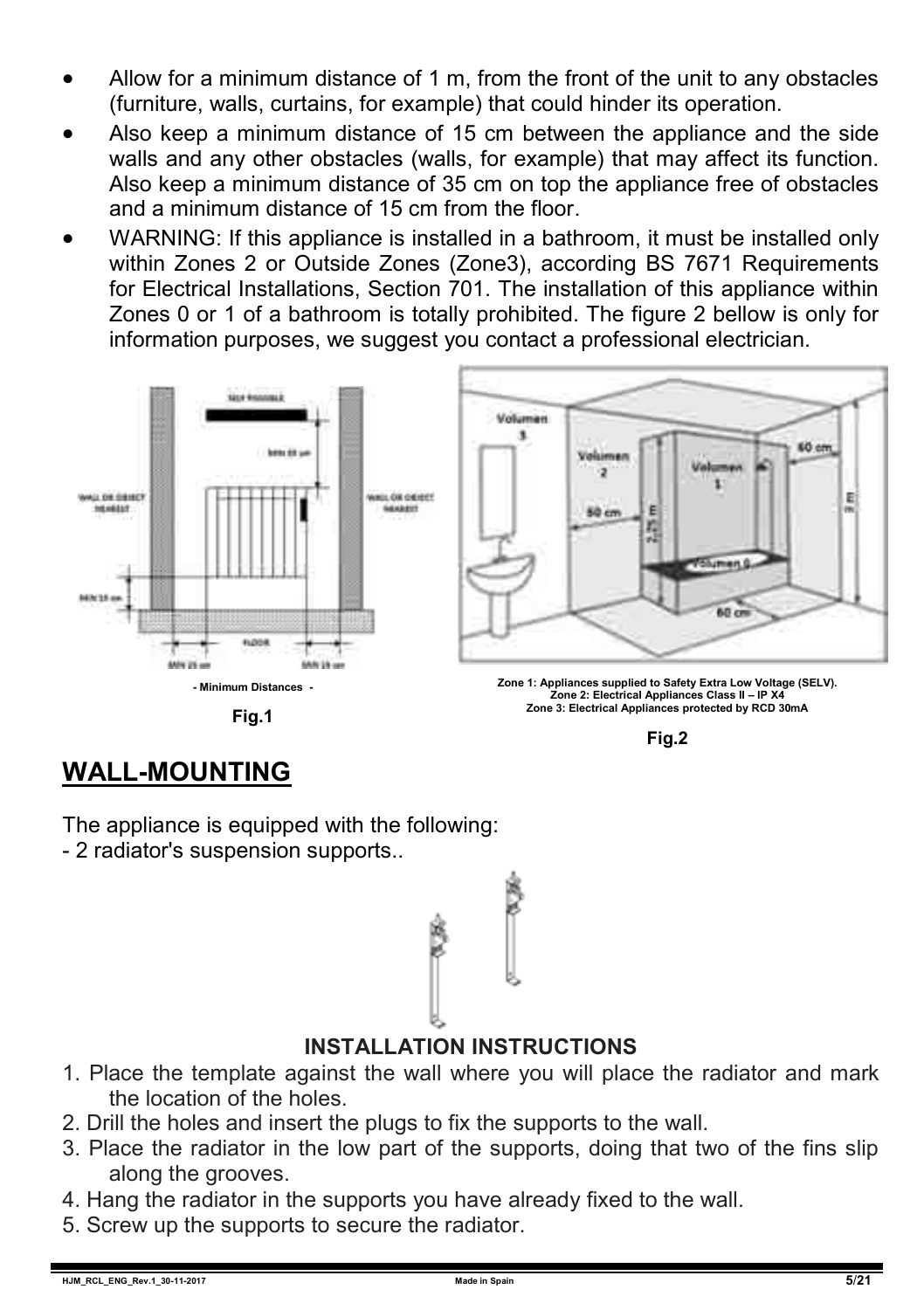

### **ELECTRIC SUPPLY CONNECTION**

This appliance is equipped with a supply cord **H05V2V2-F 2x1.0mm²** and bipolar plug without earthing.

Connect the plug to the base outlet.

Check the condition of your electrical installation and connection cables.

This appliance doesn't require earthing connection, due it has double electrical insulation.

Contact a licensed electrician for assistance.

# **TECHNICAL CHARACTERISTICS**

| Marca                          |                |                |                |                |
|--------------------------------|----------------|----------------|----------------|----------------|
| Model                          | <b>RCL500</b>  | <b>RCL1000</b> | <b>RCL1500</b> | <b>RCL2000</b> |
| <b>Rated Voltage</b>           | 230 $V^{\sim}$ | $230V^{\sim}$  | 230 V~         | 230 V~         |
| <b>Rated Frequency</b>         | 50 Hz          | 50 Hz          | 50 Hz          | 50 Hz          |
| <b>Rated Power Input</b>       | 500 W          | 1000 W         | 1500 W         | 2000 W         |
| <b>Class of Protection</b>     | Ш              | Ш              | Ш              | Ш              |
| <b>Degree of Protection IP</b> | IP24           | IP24           | IP24           | IP24           |
| Dimensions (LxHxD) (Cm)        | 33.5x12.5x58   | 59.5x12.5x58   | 83.5x12.5x58   | 107.5x12.5x58  |
| Weight (kg)                    | 8.3            | 15.8           | 21.5           | 29.6           |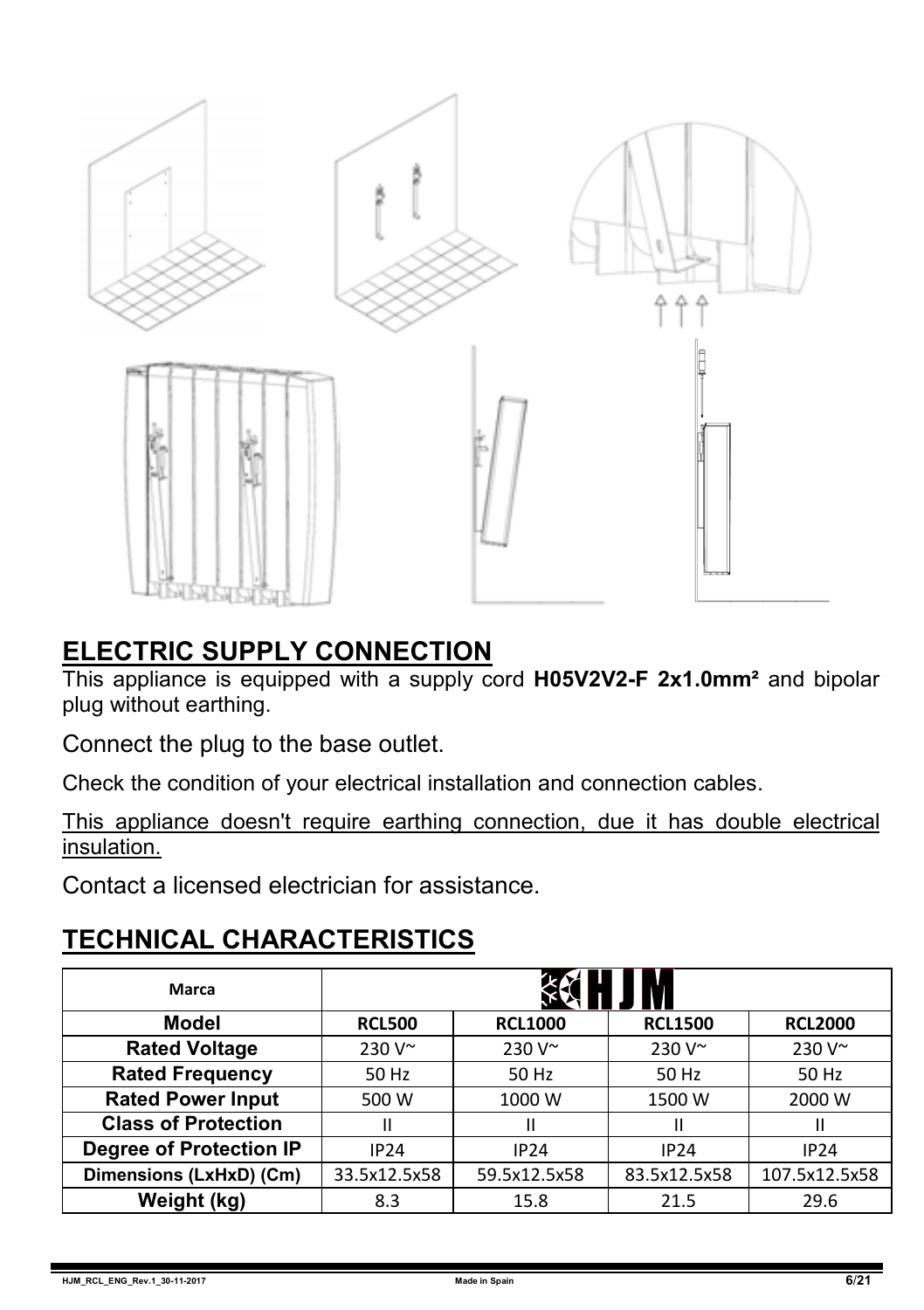# **PROGRAMMABLE DIGITAL THERMOSTAT**

- This radiator is equipped with various functions and operating modes that the user can select using the "MODE"  $\bullet$  button.
- The operating modes are: Pilot Wire, Comfort, Economy, Anti-Frost, Holidays, Timer, Turbo, Eco and Off (Stand-by). These are their related icons:



- **Pilot Wire Mode**: The thermostat's functions are controlled through a signal received from the "Pilot Wire" unit. **FOR USE IN FRANCE ONLY**
- **Comfort Mode**: The thermostat keeps the room temperature at the value established by the user.
- **Economy Mode**: The thermostat keeps the room temperature below the configured Comfort value.
- **Anti-Frost Mode**: The thermostat keeps the room temperature above 7 ° C.
- **Holiday Mode**: The radiator enters the "Anti-frost" mode for the period of time established by the user.
- **Timer Mode**: The thermostat operates as per a daily/weekly programme defined by the user.
- **TOOST** Turbo/boost Mode: The thermostat continuously feeds the resistance during the period that is adjustable by the user, the maximum is 2 hours. After the period of time, the device returns to the previous operating mode. For safety reasons, the room temperature is automatically controlled in order not to exceed 32 ° C.
- **Eco Economy Mode set at 17°C**: The device keeps the room temperature stable at  $17 °C$
- **Off (Stand-by) Mode**: In this mode the electric resistance is not being fed and the light at the back of the screen goes off. However, the thermostat is operating.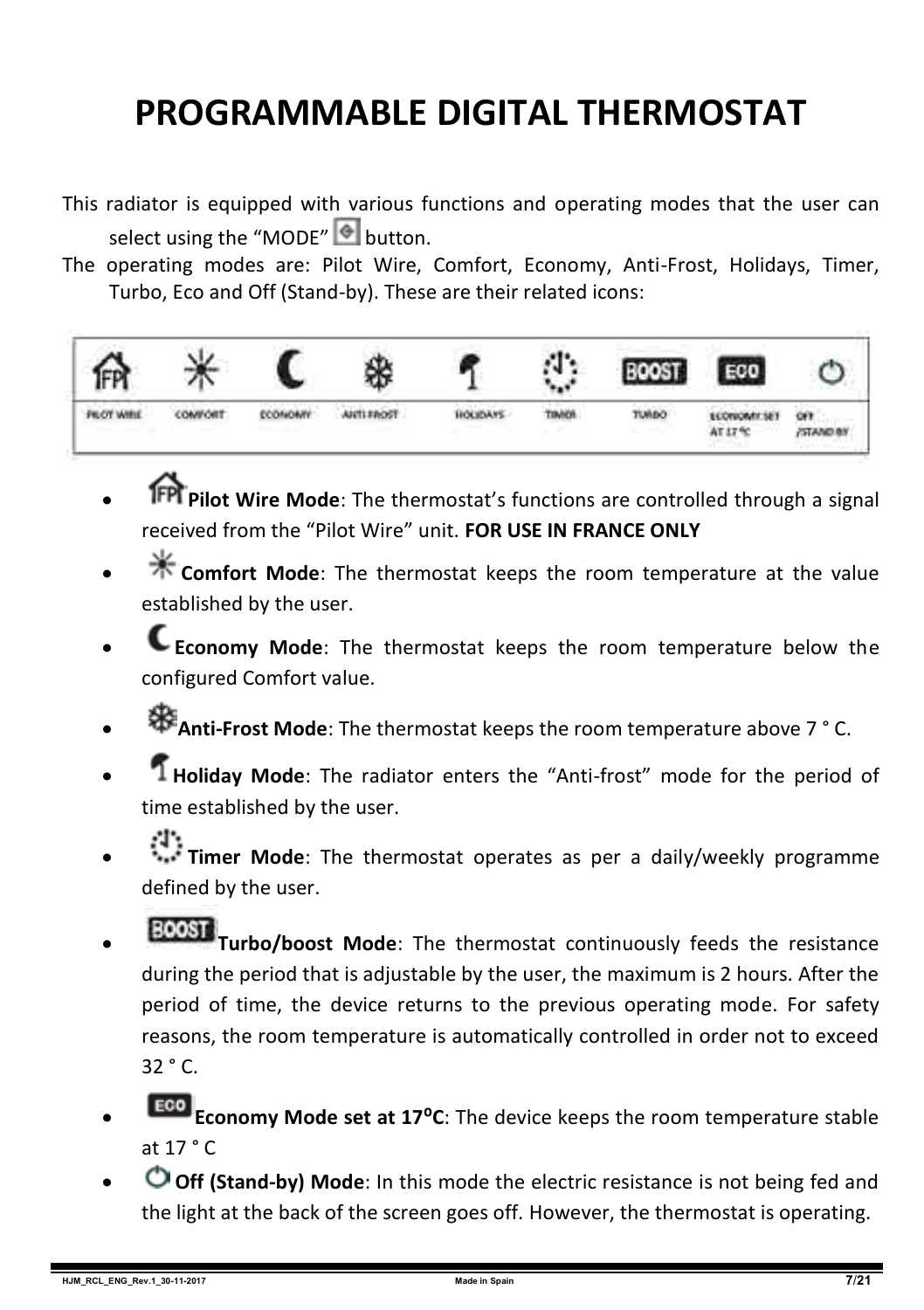#### Other thermostat functions are:



#### • **Other functions and icons**

- **D** Open window detection: This function allows us to detect that a window is open due to a sudden drop in room temperature. In this case, the device stops feeding the resistance for a maximum of 30 minutes or until an abrupt increase in room temperature shows that the window has been closed.
- **Adaptive temperature control (ASC)**: This function anticipates radiator's operating start time regarding the programmed value (only for Timer mode).
- **Safety for children**: This function reduces the radiator's surface temperature.
- **Power level indicator**: Instantaneous consumption visualisation.
- **Blocked:** Function to prevent accidental or improper use.
- **Consumption meter:** This function lets us know the consumption data for different periods, in kWh.
- **Consumption indicator:** To see if the device is consuming at the moment or not.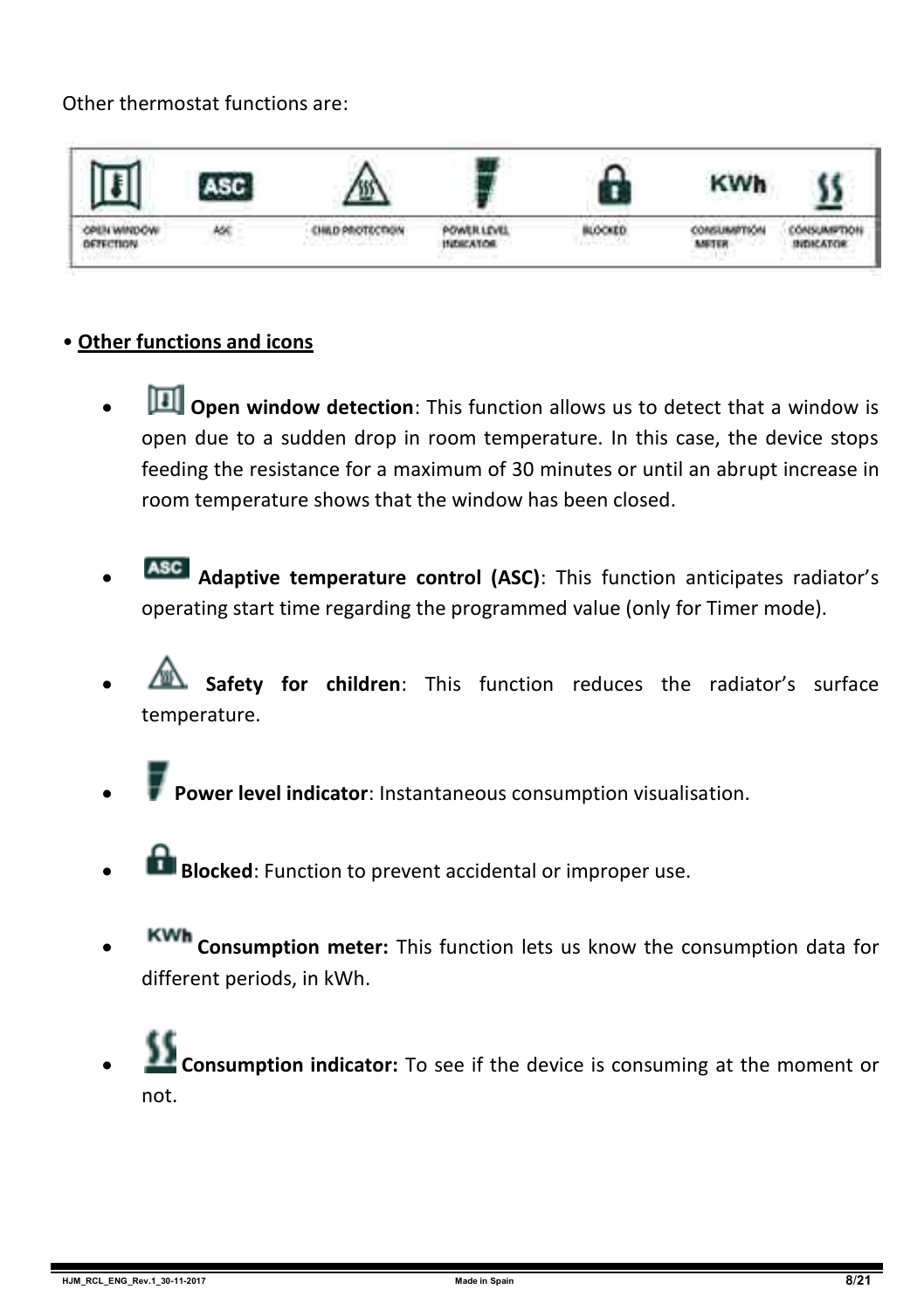#### **SCREEN**



**Timer Button** 

# **1. ON / OFF (STAND-BY)**

Press the  $\Box$  On/Off (Stand-by) button to turn the radiator on or to set the off/stand-by mode.

- If the off/stand-by mode is activated, the corresponding  $\bigcirc$  icon will appear on the screen and there will be two 0.5 second bleeps and the time will be shown.
- When the device is turned on, there will be a one second bleep and the  $\bigcirc$  icon will disappear.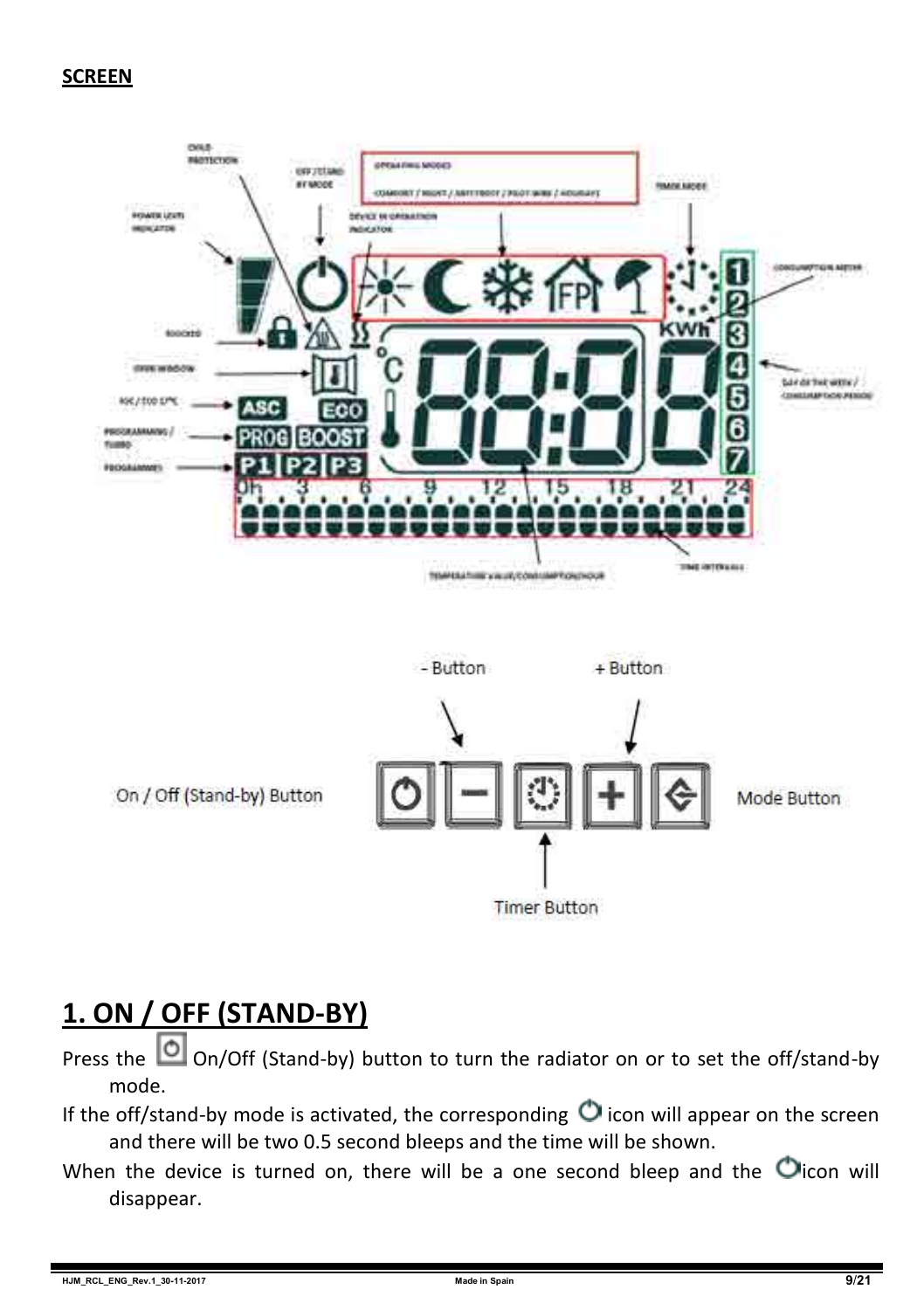# **2. MAIN FUNCTIONS**

**PPI PILOT WIRE Mode:** (FOR USE IN FRANCE ONLY). In this mode, the radiator is controlled by a unit with this type of system.

In order to activate it, follow these steps:

1. Press the "Mode"  $\bullet$  button several times until the **IFPI** icon appears on the screen. From this moment onwards, the radiator's operating mode is the one determined by the unit.

**K** COMFORT Mode: This is the radiator's standard operating mode to maintain the user's desired temperature.

In order to activate it, follow these steps:

- 1. Press the "Mode" **button several times until the**  $*$  **icon appears on the** screen.
- 2. Select the desired temperature using the  $\Box$  and  $\Box$  buttons. The minimum value that can be programmed is equal to the value of the temperature programmed in economy mode plus 0.5°C. The maximum value is 32°C.

**ECONOMY Mode:** Selecting this mode, the radiator maintains the room temperature at the one selected for it.

In order to activate it, follow these steps:

- 1. Press the "Mode"  $\bigcirc$  button several times until the  $\bigcirc$  icon appears on the screen.
- 2. Select the desired temperature using the  $\Box$  and  $\Box$  buttons. The maximum value that can be programmed is equal to the value of the COMFORT temperature less 0.5°C. The minimum value is 7°C.
- **NOTE**: The COMFORT and ECONOMY temperatures are the programme's determining values. It is not possible to select a temperature value for the ECONOMY mode superior to the COMFORT temperature, as the electronic thermostat does not allow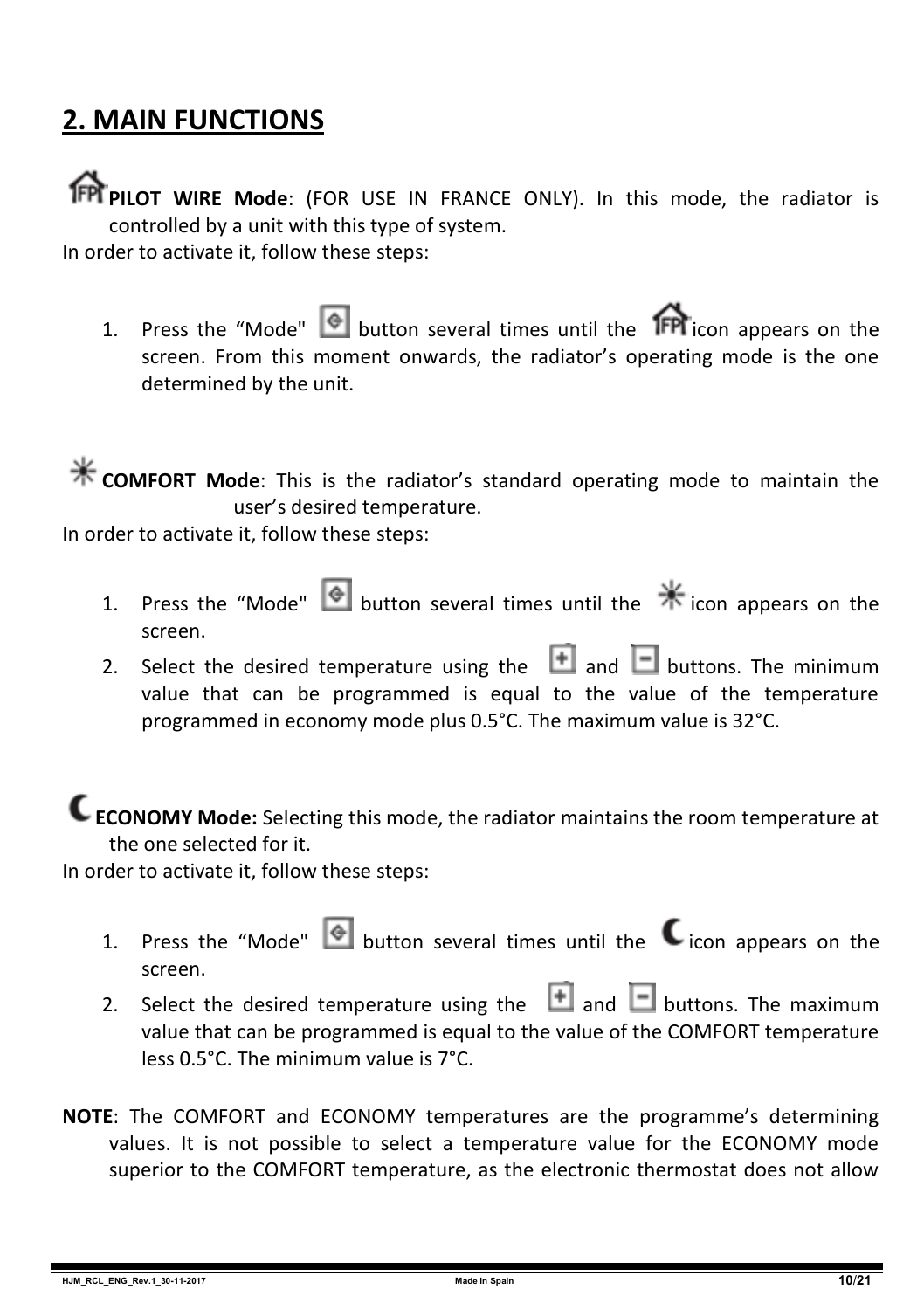it. When operating, it is possible to change the temperature easily by pressing the  $\Box$ and  $\Box$  buttons.

# **ANTI-FROST MODE:** Selecting this mode, the room temperature is set at 7°C. In order

to activate it, press the "Mode"  $\bigcirc$  button several times until the  $\bigcirc$  icon appears on the screen.

#### **HOLIDAY MODE:** Selecting this mode, the radiator enters the ANTI-FROST mode for the period of time established by the user.

In order to activate it, follow these steps:

- 1. Press the "Mode"  $\bigcirc$  button several times until the  $\bigcirc$  icon appears on the screen.
- 2. Using the **and B** buttons it is possible to select the holiday period duration, from 12 hours to 40 days, with an increase of one hour 12 to 24 and with an increase of one day from 24 hours.

# **TIMER MODE:** In this mode, the room temperature is maintained at the COMFORT or ECONOMY temperature depending on the programmes established for the different

time intervals during the day (P1, P2 or P3).

In order to activate it, follow these steps:

- 1. Press the "Mode" button several times until the icon appears on the screen.
- 2. Press the TIMER  $\bigcirc$  button to select one of the pre-established factory programmes (P1  $\overline{P1}$  and P2  $\overline{P2}$ ) or the programme that is configurable by the user (P3  $\overline{PE}$ ).

For configurable programming P3, please look at section "**4. PROGRAMMING**" in this manual.

The pre-established P1 and P2 programmes are: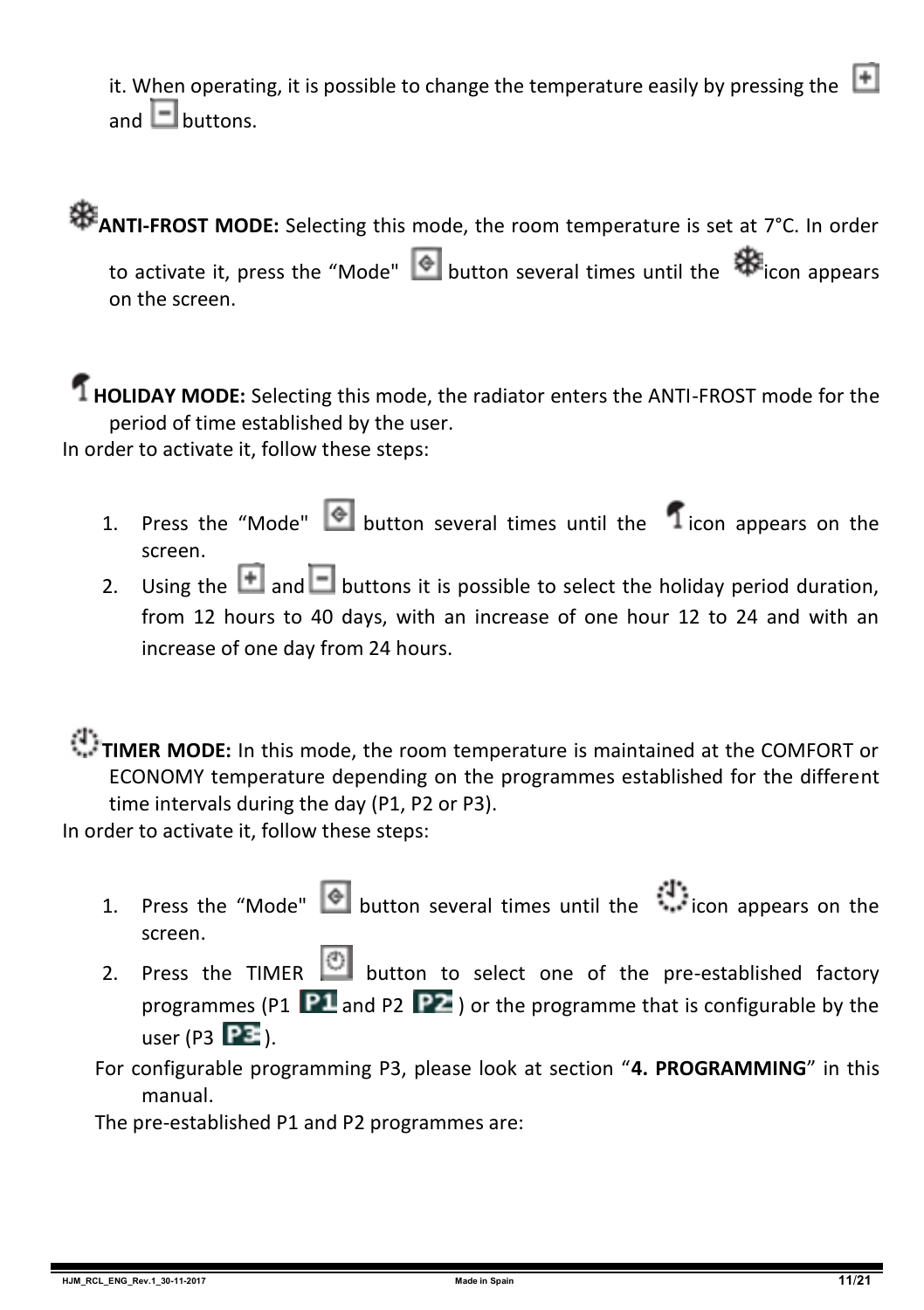

**BOOST TURBO/BOOST MODE:** This mode can be used when we need to heat the room quickly.

In order to activate it, follow these steps:

- 1. Press the "Mode"  $\bigcirc$  button several times until the **BOOST** icon appears on the screen.
- 2. Pressing the  $\Box$  and  $\Box$  buttons it is possible to select the TURBO/BOOST period duration from 5 to 120 minutes. When this function is activated, the radiator operates at its maximum power, ensuring that the room temperature does not exceed 32°C. When the programmed time (indicated by the countdown on the screen) finishes, the radiator returns to the previously established mode.
- **ECONOMY MODE 17°C:** Activating this mode the radiator operates at a preestablished, unchangeable temperature of 17°C. This function allows for lower consumption when, for example, the room or the house is empty for an indefinite period of time.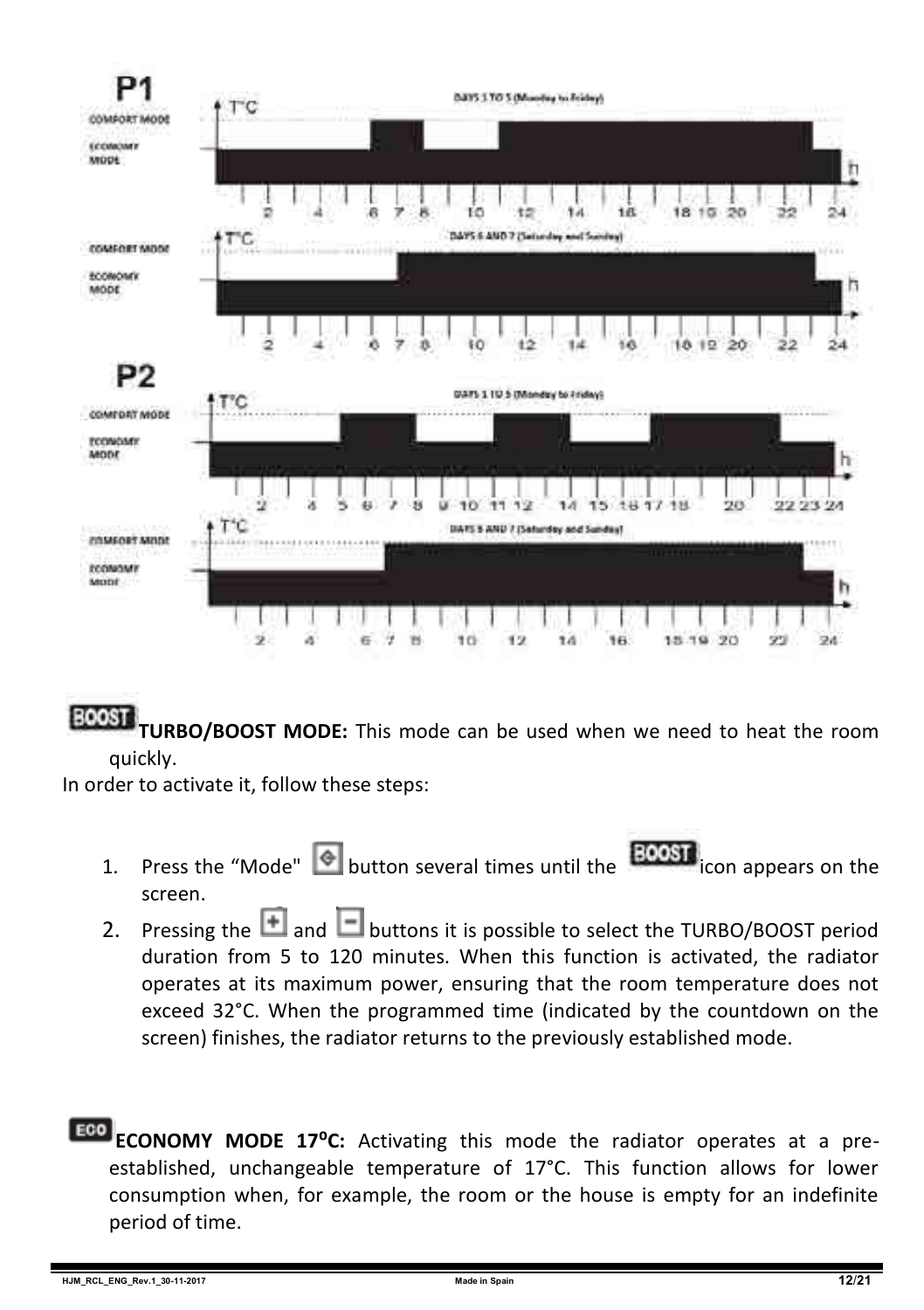To select this mode, press the "Mode"  $\bigcirc$  button several times until the  $\bigcirc$ appears on the screen.

# **3. OTHER FUNCTIONS AND ICONS**

- **TH** OPEN WINDOW DETECTION: The radiator is able to detect if a window has been opened through a sudden drop in temperature (5°C in a maximum of 30 minutes). If this happens, the device disconnects for 30 minutes so as to, later on, operate again at the previously established mode if it detects continuous increases in temperature of one degree (because, for example, the window has been closed). If this is not the case, the device will remain disconnected for an additional period of 30 minutes.
- When the open window detection is activated, the corresponding symbol  $\boxed{1}$  will appear intermittently on the screen (except in off/stand-by mode). When it is deactivated, the symbol disappears.

In order to activate this function, please look at section "**4. PROGRAMMING**".

**CHILD PROTECTION:** When this function is activated, the temperature on the front part of the radiator is lowered so that it is safe when children are present. Moreover, this function means that the same radiator can be used in rooms smaller than the one it is installed in without significant changes in room temperature.

When this function is activated, the power level that the radiator operates at is the one established by the user (40% - 50% - 60%).

In order to activate this function, please look at section "**4. PROGRAMMING**".

- **ASC (ADAPTIVE TEMPERATURE CONTROL):** When this function is activated, the device connects before the time established in the programming (maximum 2 hours beforehand) to ensure that the room is at the programmed temperature at the established time.
- When this function is activated, the corresponding **ASC** icon appears on the screen (except in off/stand-by mode).

In order to activate this function, please look at section "**4. PROGRAMMING**".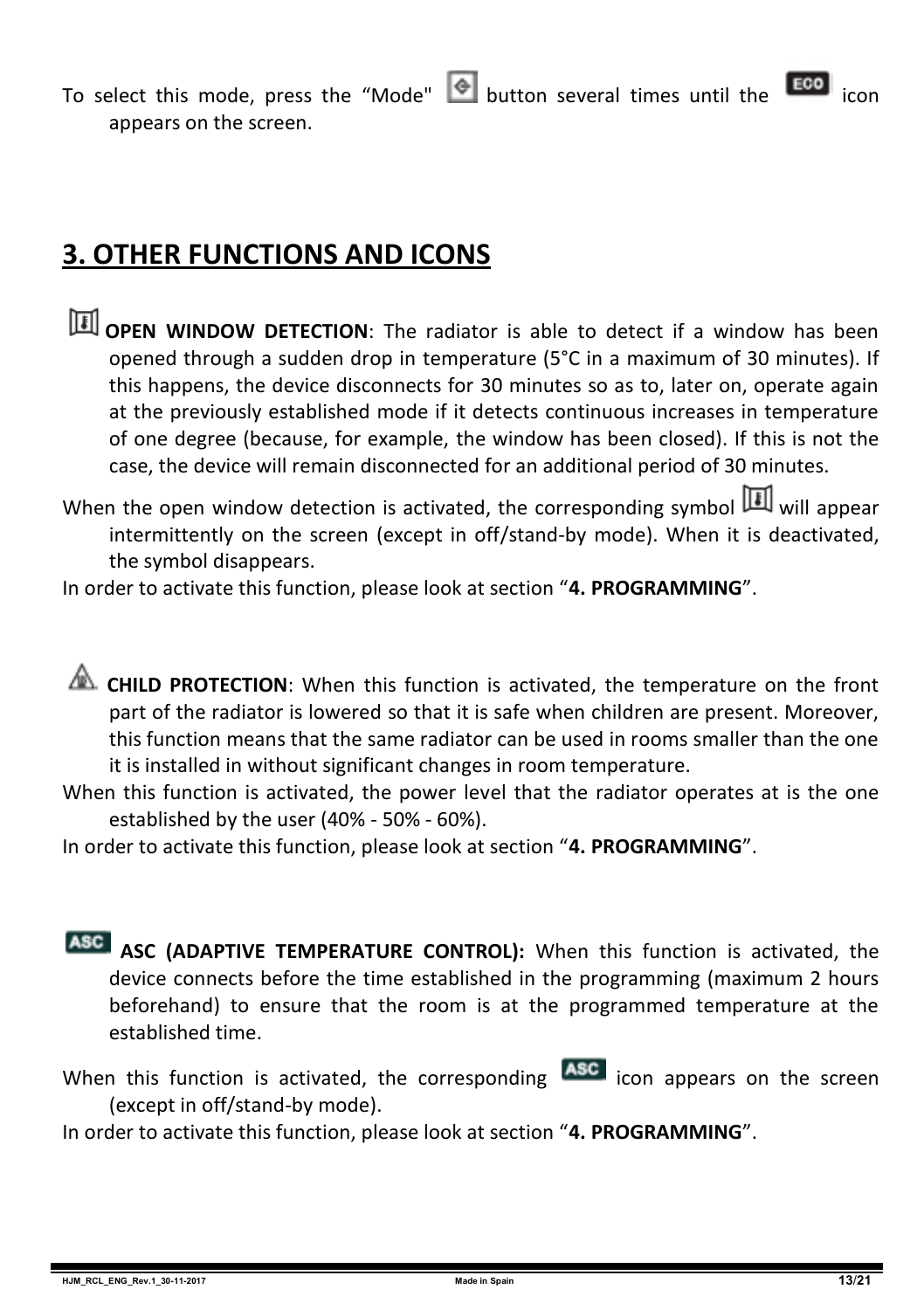**POWER LEVEL INDICATOR**: This appears on the left-hand side of the screen and it depends on the programmed temperature level. The higher the programmed temperature is, the greater the number of bars shown on the icon. This is instantaneous consumption visualisation as, the higher the programmed temperature is, the higher the energy consumption is.

 **BLOCK FUNCTION**: It is possible to block the radiator to prevent children from using it improperly or, for example, in a public space.

In order to block/unblock the buttons, press the "Mode" **Consumersion** and keep in pressed down for 3 seconds, until the icon appears (blocked) or disappears (unblocked).

**KWh CONSUMPTION METER FUNCTION:** This function allows us to read the radiator's consumption expressed in kWh. In order to do so, the power of the emitter must be previously adjusted, following these steps:

- 1. Unplug the device from the electricity supply.
- 2. Simultaneously press buttons  $\overline{+}$  and  $\overline{-}$
- 3. Without releasing the buttons, plug the device into the electricity supply for at least 5 seconds until you can see the power adjustment function, as shown in this image:



- 4. Use the  $\Box$  and  $\Box$  buttons to select your radiator's power in Watts.
- 5. Confirm the selection with the **button**.
- This operation only needs to be done the first time and then it will stay saved; it is not necessary to repeat it every time you wish to consult consumption.

Now you can read the consumption for various periods of time in the following way:

1. Turn the radiator to off/stand-by mode.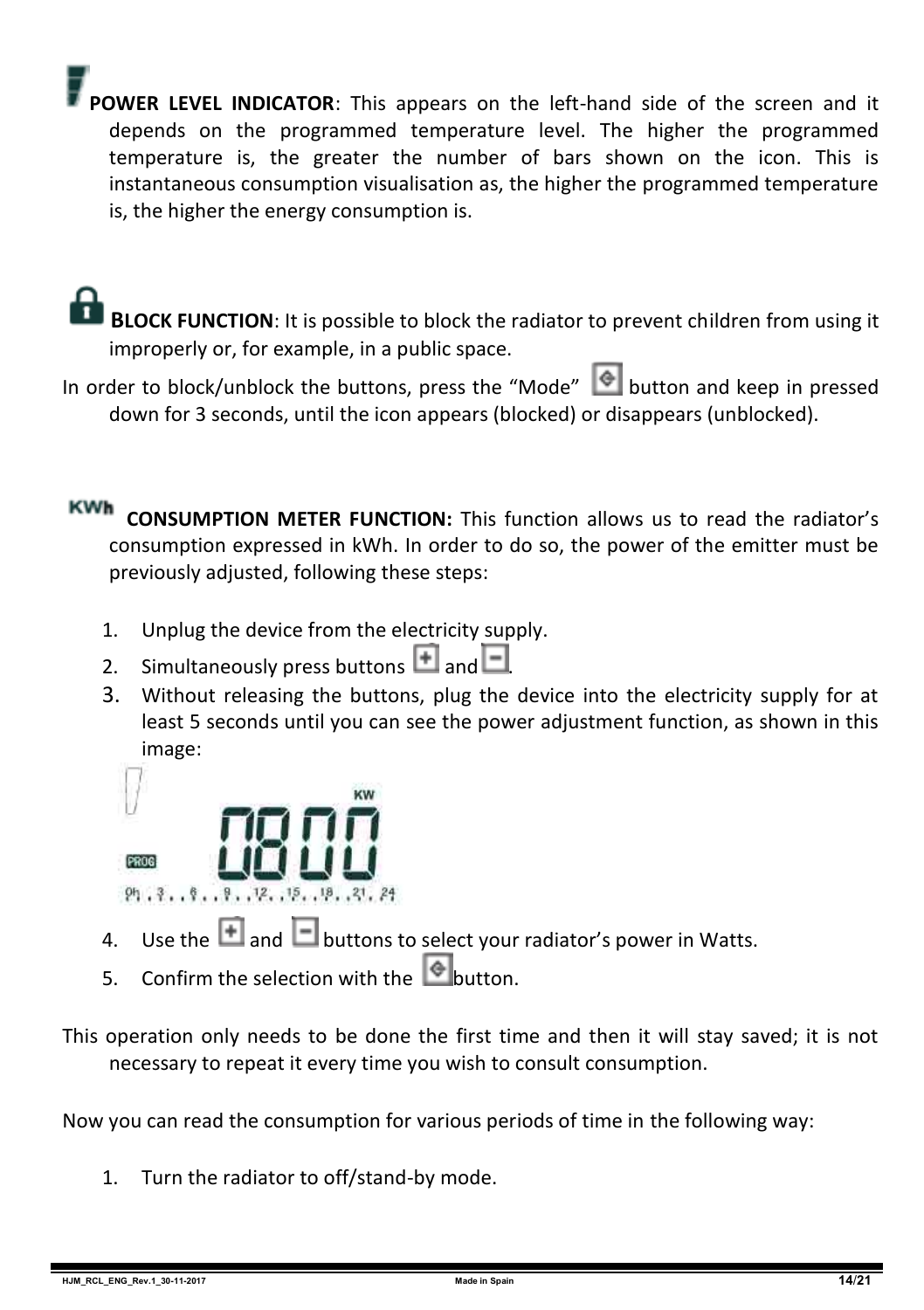- 2. Press the  $\Box$  button for more than 3 seconds until the consumption data is shown on the screen.
- 3. Using the **1** and **b**uttons, we can scroll the consumption menu.<br>4. The icons will annear on the right-hand side of the screen. Each o
- 4. The icons will appear on the right-hand side of the screen. Each one shows the consumed kWh during the corresponding period of time, as shown here:

 $\blacksquare$  = current day

 $\mathbf{2}$  = previous day

- $\overline{\mathbf{R}}$  = current week
- $\blacksquare$  = previous week
- $\mathbf{E}$  = current month
- $6$  = previous month
- $\bar{Z}$  = current year
- $\mathbf{D}$  +  $\mathbf{D}$  = previous year
- $\overline{\mathbf{H}}$  +  $\overline{\mathbf{B}}$  = total
- $\mathbf{u}$  +  $\bar{\mathbf{z}}$  = radiator power indicator

#### **CONSUMPTION INDICATOR:** When the room temperature falls below the configured temperature, the radiator's thermostat feeds the resistance and the  $\frac{\sqrt{3}}{2}$  symbol lights upon the screen, with which it is consuming energy. As soon as the room temperature reaches the selected temperature, the thermostat stops feeding the resistance and the  $\sqrt[12]{\text{}}\,$  icon disappears from the screen, as it is no longer consuming energy.

**IMPORTANT NOTE:** If "ALL" appears on the screen then the temperature sensor is broken or damaged and the radiator does not work. Please contact our technical service.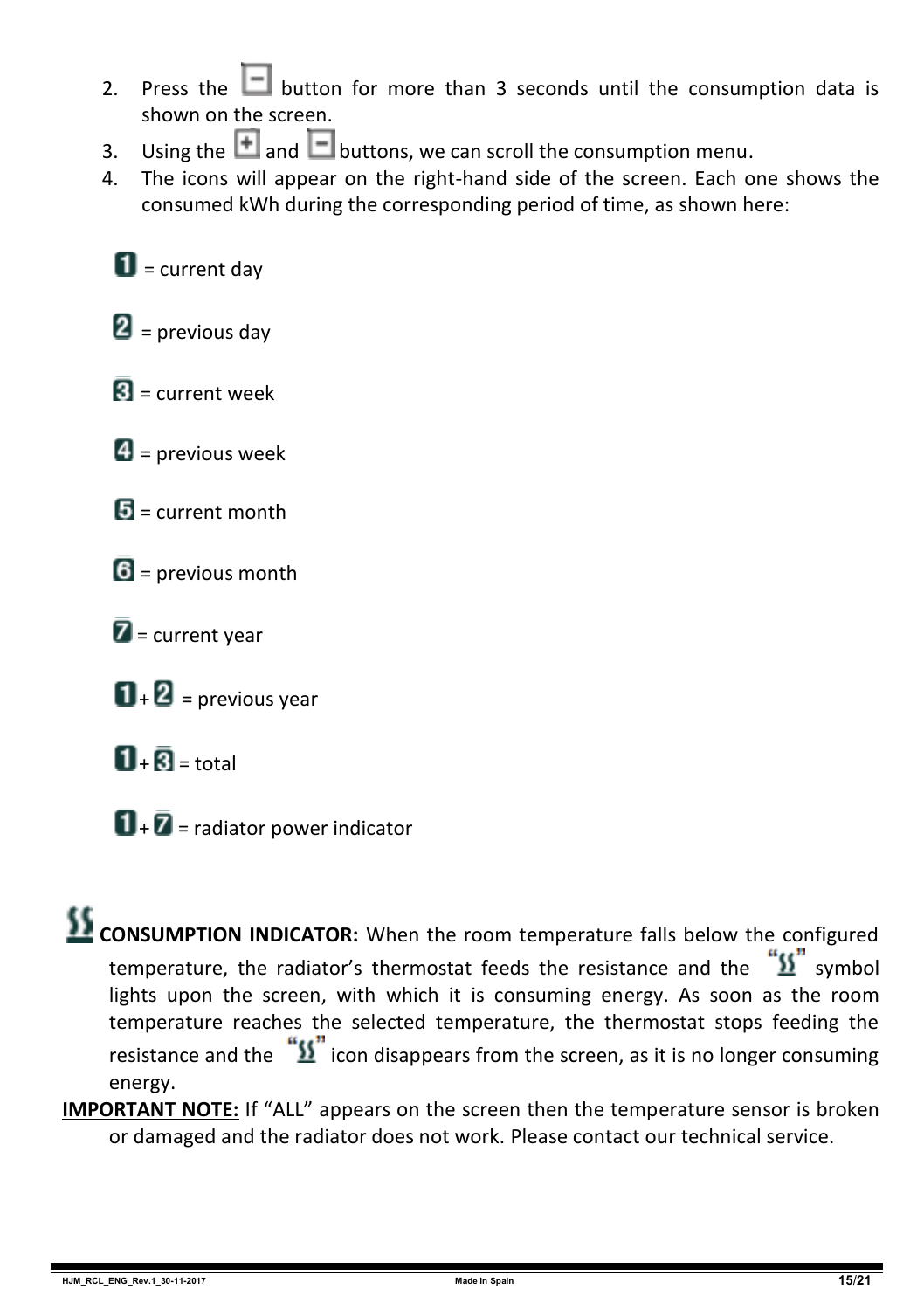# **4. PROGRAMMING**

#### **DAY AND TIME PROGRAMMING**

- 1. Turn the radiator to off/stand-by mode. The  $\bullet$  icon will be shown.
- 2. Press the  $\Box$  button for more than 3 seconds until the functions can be seen. Using the **the button you can scroll through the following options: "ted"**(hour and date), "**prog**"(programming) and "**ofst**"(calibration of the temperature sensor).
- 3. Select the "**ted**" option and confirm with the  $\Box$  button.
- 4. Enter the current year (15-99) using the  $\Box$  and  $\Box$  buttons. Press the  $\degree$  button to confirm the selection.
- 5. Enter the current month (1-12) using the  $\Box$  and  $\Box$  buttons. Press the  $\circ$ button to confirm the selection.
- 6. Enter the current date (1-31) using the  $\Box$  and  $\Box$  buttons. Press the  $\Box$  button to confirm the selection.
- 7. Enter the day of the week (1=Monday, 2=Tuesday, 3=Wednesday, 4=Thursday, 5=Friday, 6=Saturday, 7=Sunday) using the  $\Box$  and  $\Box$  buttons. Press the button to confirm the selection.
- 8. The current hour should then appear on the screen with the digits intermittently lighting up. The hour can be modified using the  $\Box$  and  $\Box$  buttons. Press the  $\Diamond$ button to confirm the selection.
- 9. The digits indicating the minutes light up intermittently on the screen. The minutes can be set using the  $\Box$  and  $\Box$  buttons. Press the  $\Diamond$  button to confirm the selection.

#### **CONFIGURATION OF THE P3 PROGRAMME**

- You can configure your own operating programme (P3) for each day of the week by following these steps:
	- 1. Turn the radiator to off/stand-by mode. The  $\bullet$  will be shown.
	- 2. Press the **button for more than 3 seconds.** Using the **button you can see** the following options: "**ted**"(hour and date), "**prog**"(programming) and "**ofst**"(calibration of the temperature sensor).
	- 3. Select the "**Prog**" option and confirm with the  $\bullet$  button.
	- 4. The programme will start on the first day of the week (1=Monday), and at 0 hours. The day is divided into intervals of one hour each.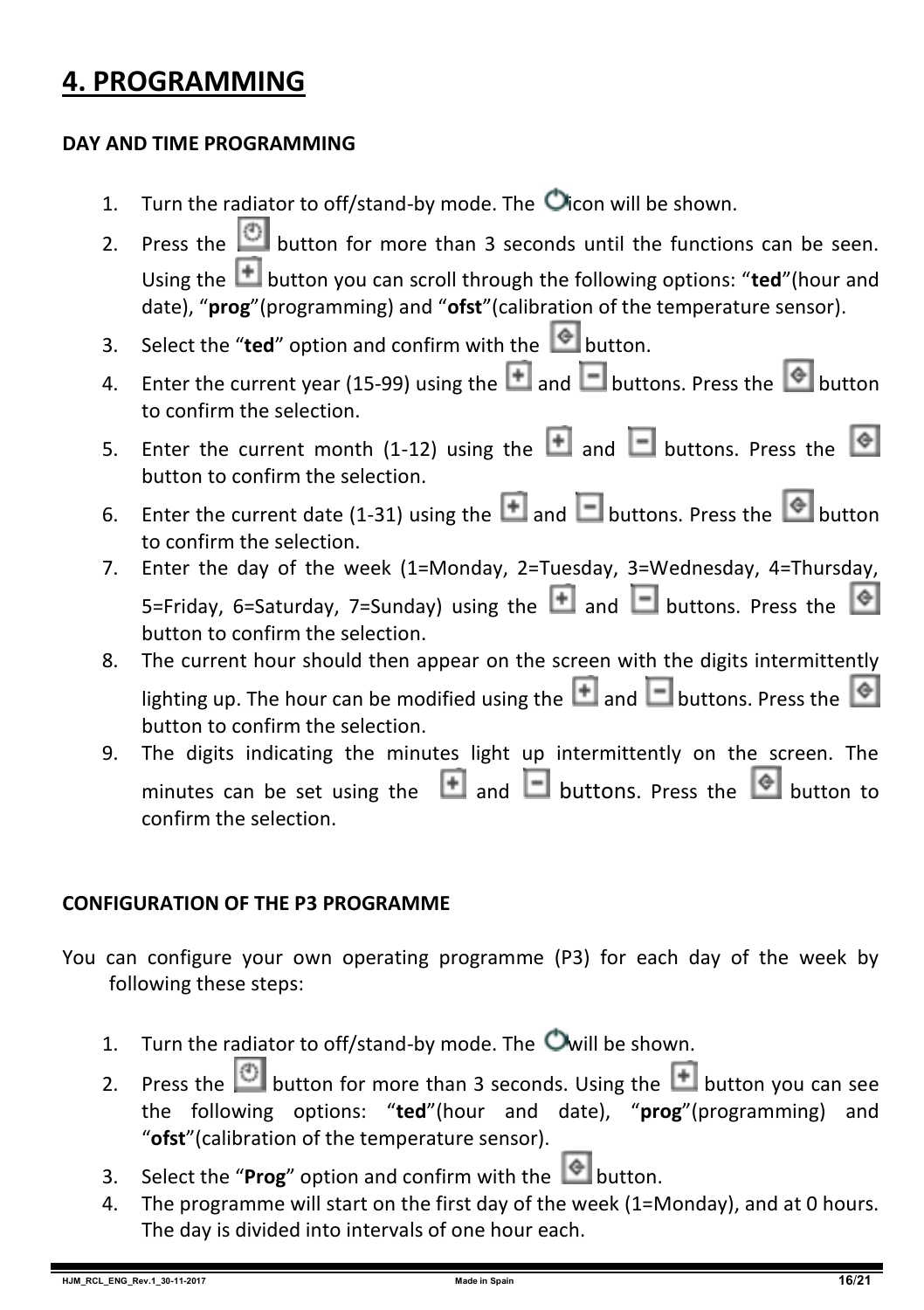

- 5. Pressing the  $\Box$  button we select the COMFORT mode in this time interval (the whole interval will be highlighted). Pressing the  $\Box$  button we select the ECONOMY mode for this time interval (half an interval will be highlighted). And so on until completing the 24 hours of day 1=Monday. Confirm the programming with the  $\Box$  button.
- 6. Automatically, the programming goes on to day 2=Tuesday, maintaining the programming established for Monday. If you wish to maintain it, press directly on the  $\Box$  button to confirm and go to the next day. Otherwise, you can change

using the  $\Box$  and  $\Box$  buttons to programme as you wish.

7. Follow the same steps for each day of the week until reaching day 7=Sunday.

#### **CALIBRATION OF THE TEMPERATURE SENSOR**

If the radiator is not installed in the optimum location to suitably detect the room temperature (for example: it is installed on a cold wall or there are draughts…) the measured room temperature may be different from the real temperature. In order to achieve maximum efficiency, it is recommendable to eliminate this temperature difference.

To do so, follow these steps:

- 1. Turn the radiator to off/stand-by mode. The  $\bullet$  icon will be shown.
- 2. Press the  $\Box$  button for more than 3 seconds. Using the  $\Box$  button we can see the following options: "**ted**"(hour and date), "**prog**"(programming) and "**ofst**"(calibration of the temperature sensor).
- 3. Select the "**ofst**" option and confirm with the  $\Box$  button.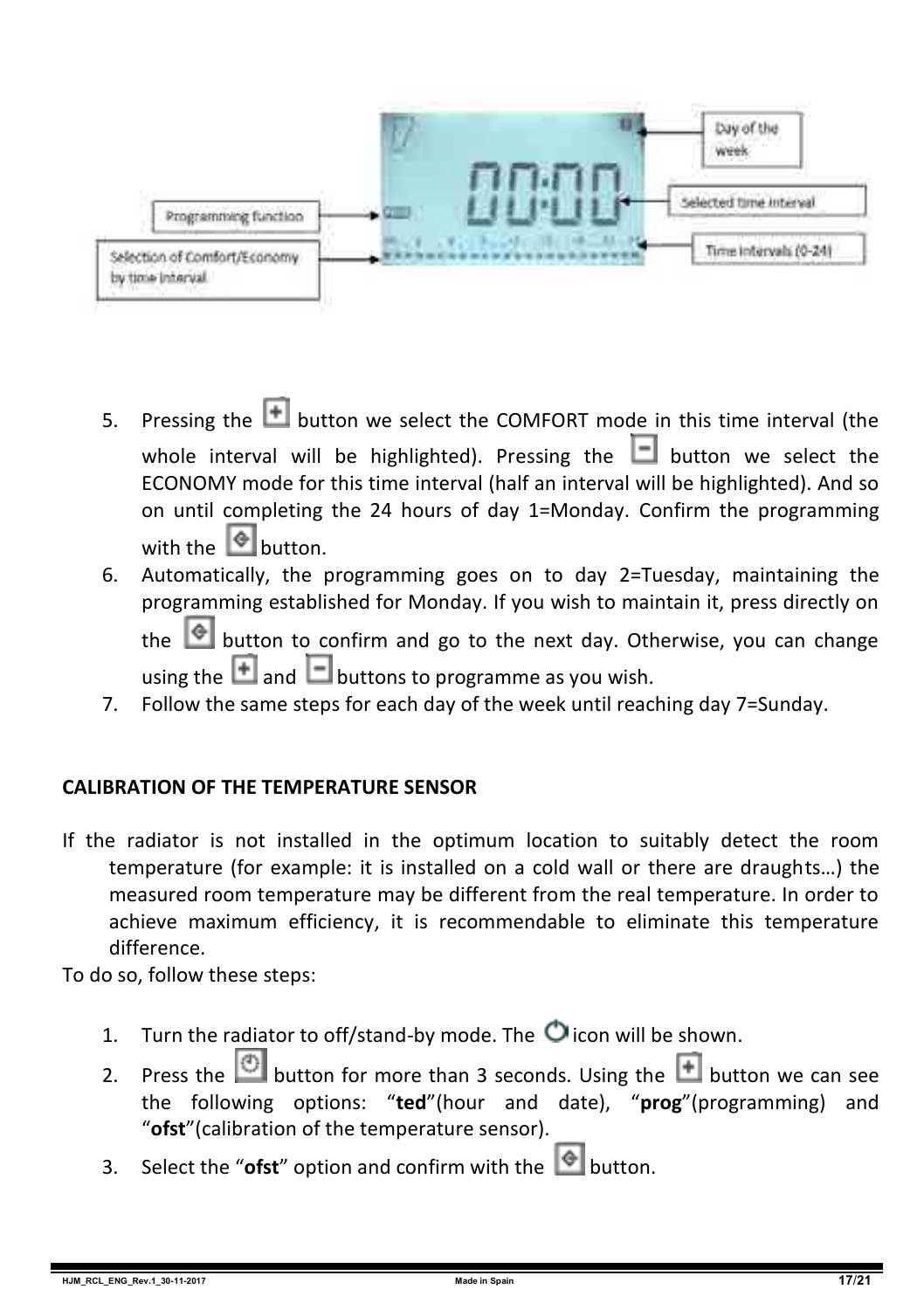- 4. With the  $\blacksquare$  and  $\blacksquare$  , buttons establish the temperature difference between the room temperature (measured with a thermometer) and the temperature detected by the radiator. This difference can be adjusted between -5°C and +5°C.
- $\frac{1}{5}$  Press the **button** to confirm the selection.

#### **ACTIVATING OTHER FUNCTIONS**

# **OPEN WINDOW DETECTION**

- 1. Turn the radiator to off/stand-by mode. The  $\bullet$  will be shown.
- 2. Press the **button for more than three seconds, until you can see the** icon.
- 3. Press the  $\Box$  button again to activate or deactivate the open window detection function (ON=activate; OFF=deactivate).
- 4. Press the **button to confirm the selection and go to the next function:**

#### **ASC (ADAPTIVE TEMPERATURE CONTROL)**

- 1. Press the  $\Box$  button to activate or deactivate the ASC function (ON=activate: OFF=deactivate).
- 2. Press the  $\Box$  button to confirm and go to the next function:

# **EXAMPLE PROTECTION**

- 1. Press the  $\Box$  button to activate or deactivate the child protection function (ON=activate; OFF=deactivate).
- 2. Press the  $\bigcirc$  button to confirm the selection. If you have selected to deactivate it (OFF), the radiator will automatically go to off/stand-by mode. If, on the other hand, you have selected to activate it (ON), you can programme the percentage of

power desired between the following values: 40% / 50% / 60%. Using the button you select one or another.

3. Confirm the desired percentage with the **button.** In this way, all the changes made to the anterior functions will be saved and the radiator will return to its off/stand-by state  $\bullet$ .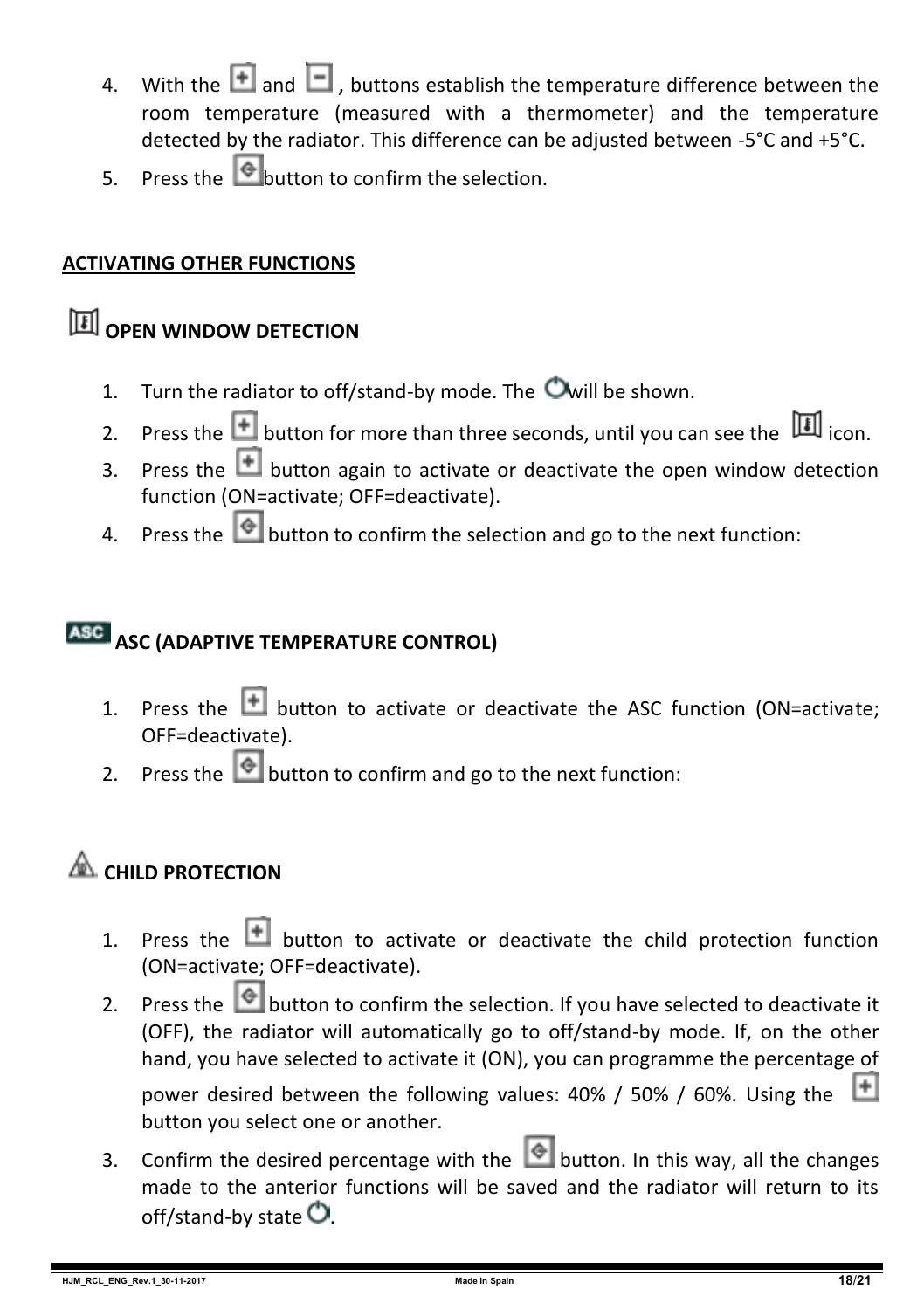#### **THERMAL SAFETY**

In the case of overheating, a safety device automatically cuts the radiators operation. After cooling the radiator will automatically reset.

#### **MAINTENANCE**

Your radiator requires no regular maintenance, however, to ensure its good operation:

Always disconnect the device from the mains before performing any cleaning or maintenance operation.

Let it cool down before cleaning.

To avoid any risk of electrical shock, clean the unit with a soft, damp cloth to wipe the outside of the radiator and remove dust and dirt cloth.

Do not use detergent, solvent, abrasive products or any other chemical product to clean the radiator.

#### **NEVER immerse the device in water or any other liquids.**

You can use a vacuum or flexible brush to clean the air grilles. This maintenance must be carried out regularly to ensure optimum performance. Ensure the radiator is totally dry before turning it back on.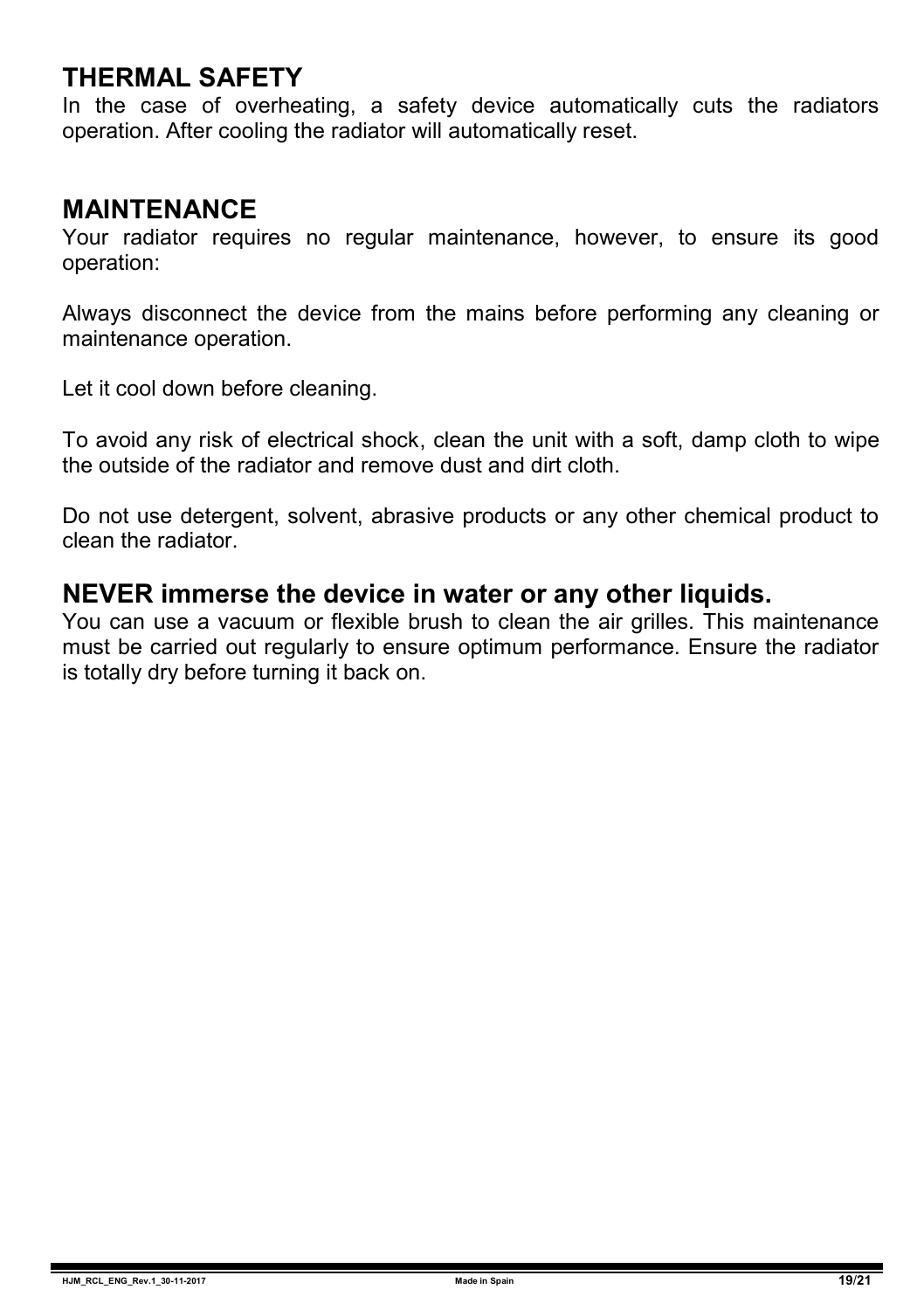# C E

| Product:                                                                                                 | <b>Ceramic Heater</b>                              |  |  |
|----------------------------------------------------------------------------------------------------------|----------------------------------------------------|--|--|
| Trademark:                                                                                               |                                                    |  |  |
| Models:                                                                                                  | <b>RCL</b>                                         |  |  |
|                                                                                                          | <b>RCL500</b> (230V~ 50Hz; 1000W; IP24; Class II)  |  |  |
| Types:                                                                                                   | <b>RCL1000</b> (230V~ 50Hz; 1000W; IP24; Class II) |  |  |
|                                                                                                          | <b>RCL1500</b> (230V~ 50Hz; 1500W; IP24; Class II) |  |  |
|                                                                                                          | <b>RCL2000</b> (230V~ 50Hz: 2000W: IP24: Class II) |  |  |
| Batch & Serial No.:                                                                                      | $Mx - YYDDD-XXX$ <sup>(1)</sup>                    |  |  |
| (1) Explanation of code "Lot & Serial No.": Lot = Mx - YYDDD; where: Mx = Production Line No.; YY = year |                                                    |  |  |
| (15,16,1799) and DDD = jour corrélative (001,, 365).                                                     |                                                    |  |  |
| Serial No. = XXX (001,, 999).                                                                            |                                                    |  |  |

*We*:

#### **HERMANOS JULIÁN M., S.L.**

Head Office: Esposos Curie,44 / Factory: Gutenberg,91-93 Polígono Industrial "Los Villares" . 37184 Villares de la Reina . Salamanca . España Tf.+34 923 222 277 +34 923 222 282 . Fax +34 923 223 397

#### **http://www.calorhjm.es**

Hereby declare, that the following equipment complies with all the essential requirements for health and safety of *European Directives.*

#### **2014/30/UE EMC DIRECTIVE 2014/35/UE LV DIRECTIVE 2011/65/UE RoHS DIRECTIVE 2009/125/EC (ErP Directive)**

*With reference to the application of the followinf standards:*

| 2014/30/UE EMC DIRECTIVE    | EN 55014-1:2006 +A1:2009 +A2:2011           |
|-----------------------------|---------------------------------------------|
|                             | EN 61000-3-2:2014                           |
|                             | EN 61000-3-3:2013                           |
|                             | EN 55014-2:1997 +AC: 1997 +A1:2001 +A2:2008 |
|                             | EN 61000-4-2:2009                           |
|                             | EN 61000-4-3:2006 +A1:2008 +A2:2010         |
|                             | EN 61000-4-4:2012                           |
|                             | EN 61000-4-5:2006                           |
|                             | EN 61000-4-6:2013                           |
|                             | EN 61000-4-11:2004                          |
| 2014/35/UE LV DIRECTIVE     | EN 60335-2-30:2009 + CORR:2010 +A11:2012    |
|                             | EN 60335-1:2012 +AC:2014 +A11:2014          |
|                             | EN 62233:2008 +CORR:2008                    |
| 2011/65/UE RoHS DIRECTIVE   | EN 62321-1:2013                             |
| 2009/125/EC (ErP Directive) | EN 50564:2011                               |
| (2005/32/EC)                |                                             |